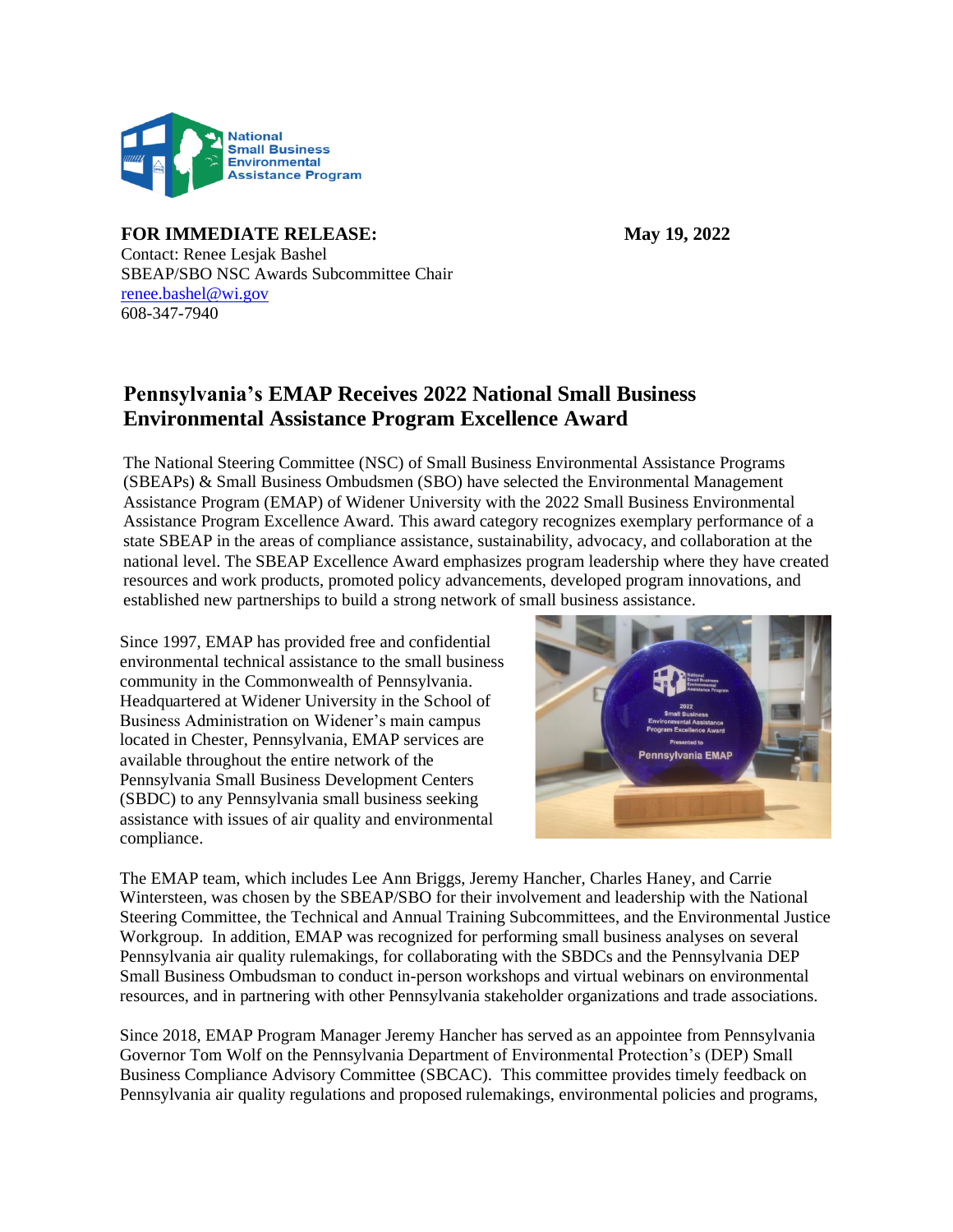and represents the perspectives and challenges faced by Pennsylvania small businesses.

Dale Kaplan, owner of Kaplan's Careful Cleaners and long-time Chair of the SBCAC, commented on EMAP services and having received the award by saying, "I have been with the DEP Small Business Compliance Advisory Committee for 26 years and EMAP has stepped up to the plate, the whole team, along with the 16 SBDC universities across the state and have served small businesses in a way that is really phenomenal. You deserve what you are getting, thank you."

Several EMAP small business clients have received National SBEAP small business awards of their own including Pennsylvania small businesses Abilene Boot Company in 2022, Dent Design Hardware in 2021, Gate 7 LLC in 2020, and Pik Rite, Inc. in 2017. During the COVID-19 pandemic, EMAP continued to be a reliable and steady presence to Pennsylvania small businesses needing environmental assistance and support. EMAP even pivoted during the early stages of COVID to utilize its connections within the Pennsylvania SBDC to provide firsthand knowledge of economic opportunities so that small businesses could access small business grants and low-interest loans related to COVID related shutdown orders.

Always looking to better assist Pennsylvania small businesses in any way they can, the EMAP team recently surveyed their small business clients that received technical assistance in 2021. One small business noted the following in the survey: "*I've worked with EMAP for many years. The services they provide to small businesses are exceptional. I have and will continue to work with and support EMAP and continue to recommend and refer them to others as well."* 



*EMAP Team Members (from left to right): Carrie Wintersteen, Jeremy Hancher, Lee Ann Briggs, and Charles Haney.*